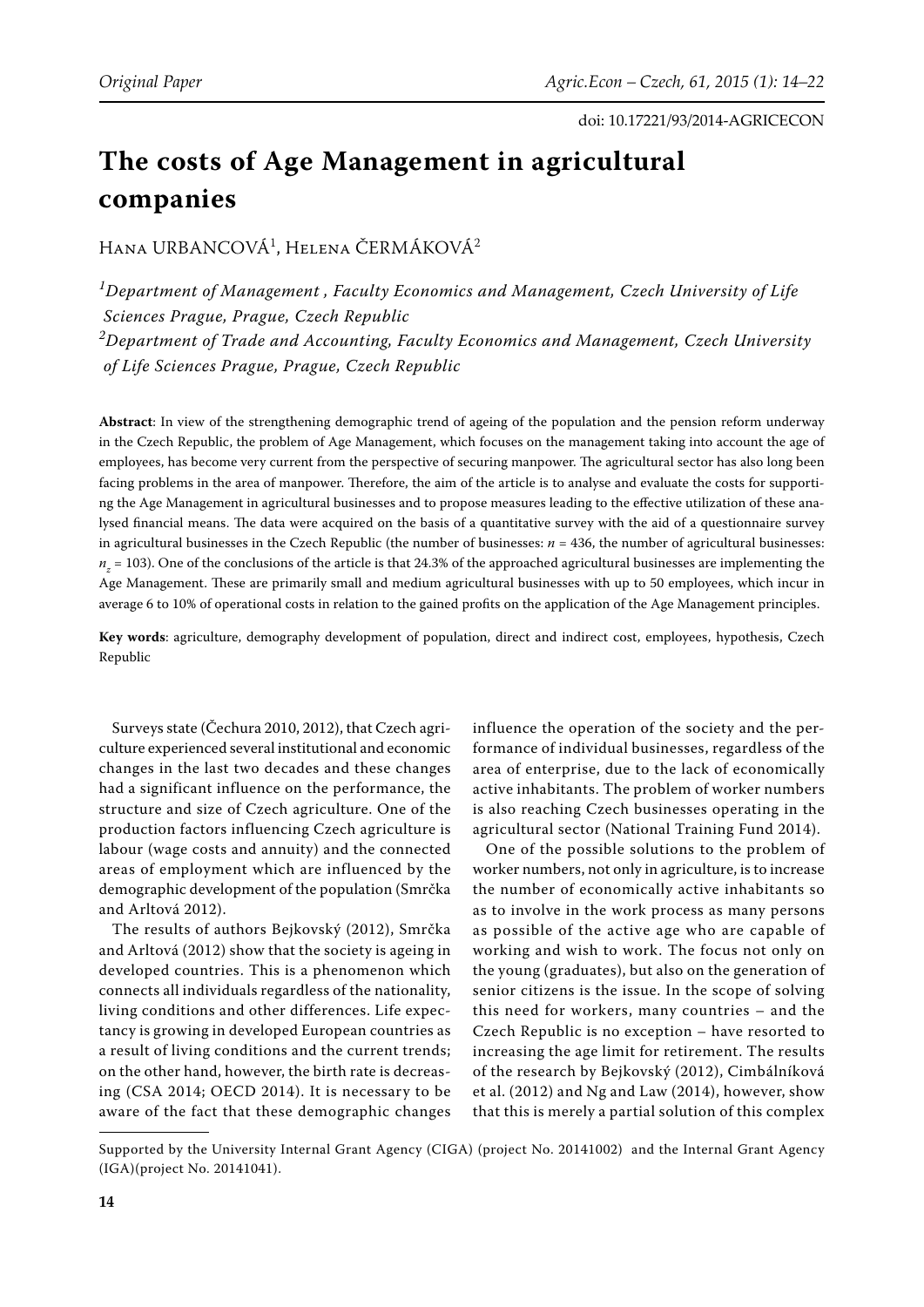problem. For the success of change, it is necessary to utilize especially the ability of the businesses to manage this area effectively and to utilize the potential which is available in the labour market. Using this potential is influenced by many factors which are the focus of the Age Management concept. The goal is to confront the consequences of demographic changes successfully and to increase the active age of the population. The Age Management and its strategies focus both on the societal and organizational level.

The Age Management is connected with the funds for the application thereof; the amount, however, is not high (Reibová 2012). In the scope of the Age Management, it is necessary to reflect financial costs for the inability to work (Galea et al. 2014), the loss of the critical knowledge of workers who retire (Urbancová 2012) and the connected costs for training a new worker (Stacho et al. 2013), the costs for developing the environment in which the business circulates, the manner of thinking, technology (Štorová 2013) and the rights for deepening the knowledge connected with it (Lišková and Tomšík 2013). According to Štorová and Fukan (2012), the problems stem from the above-mentioned as regards the availability of manpower, as the strong population age groups are followed by weaker ones, and a lack of manpower often results.

Therefore, the aim of the article is to analyse and evaluate the costs for supporting the Age Management in agricultural businesses and to propose measures leading to an effective utilization of these analysed financial means. A partial theme is to test the dependence between the set qualitative characteristics.

The first part of the article presents the theoretical background together with the comparisons of secondary resources. The chapter Results and Discussion includes an analysis and synthesis of the survey targeted at the application of the Age Management in agriculture companies in the Czech Republic and identifies the cost of its application in agriculture. A comparison of the results with results of similar surveys conducted abroad and the draft recommendations are also included in this chapter.

# **THEORETICAL BACKGROUND OF THE WORK**

The Age Management focuses on all age groups; most attention, however, is devoted to the most threatened group, i.e. people at the age of 55+ (Cimbálníková

et al. 2012). The Age Management is a form of management which is suitable for application in all economic sectors. The area of agriculture is one of the areas in the Czech Republic where an adverse age structure of the manpower has long been prevalent. Data from the CSO (2011; 2014) show that the agricultural sector requires an acceleration of the generational exchange and an improvement of the quality of manpower in accordance with the growing requirements on the quality of agricultural production. The number of older persons is increasing annually and it is truly necessary to use them to the fullest extent as a labour force contributing to the economic growth (Štorová and Fukan 2012).

The European Union has been working for over fifteen years on strategies which regard the involvement of older employees in the work process; the experts, however, have drawn attention to the fact that specific instruments and the practical implementation thereof are still stumbling behind theories. According to them, it is necessary – besides the anti-discriminatory measures or the description of risks of the inter-generational tension – to motivate employers to implement the principles of the Age Management which will be rooted in the personnel policies of businesses (Polčáková 2012).

There can be no doubt that the greatest capital of each person in their working life is their ability to work (health, moral, professional) which, however, changes in the course of life (Štorová 2013). The ability to work is also grounded in the quality of work and the continuance of older people in the work process given an adequate stimulation from the organization side (Ziekemeyer 2005). In order to be able to maintain the ability to work, it is necessary to find a balance between the work and personal resources (priorities, professional knowledge and skills) (Štorová and Fukan 2012). Older workers are carriers of knowledge which has to be preserved in a business (Urbancová 2012). In cases of training new workers, it is necessary to transfer the knowledge between the generations of employees. This, however, entails direct and indirect costs, which have to be incurred in each business to train a new employee in the event of an experienced employee's retirement or departure to another business. In the scope of direct costs, the costs which have to be incurred on entrance courses, training of new employees, brochures, loss of knowledge caused by the premature departure are at issue. In terms of indirect costs, this entails expenses on the motivation programs, the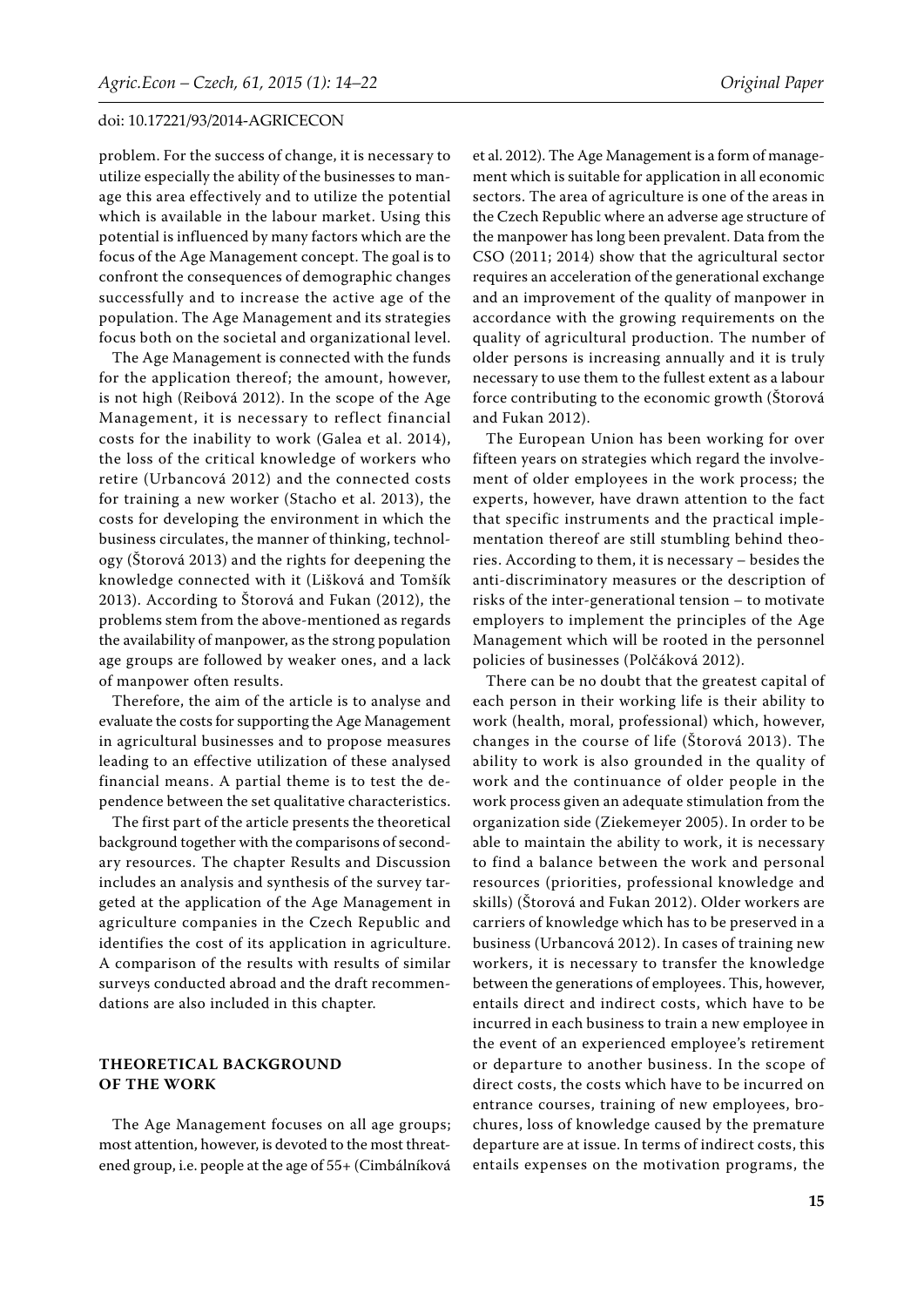teambuilding in the last year in which this employee worked in the given business, the reduced performance of new employees until they are familiar with the job, the outflow of knowledge, the transfer of the crucial knowledge to the competition, the reduction of work performance over the estrangement period etc. (Vnoučková 2013).

Costs connected with the entrance of a new employee to an agricultural business are connected with the pertinent work focus on the plant or animal production. In the case of work placement in the field of plant production, this would entail costs connected with training workers in relation to the work activities with the agricultural machinery. Workers would have to be trained in the area of work safety and driving authorization. The above-mentioned training has to be arranged periodically by the agricultural business. It is probable that workers in the plant production also have to complete the training in connection with the protection of the environment, given the use of chemical agents for the fertilization and the protection of agricultural crops or the propellant material which could damage the health of people and burden the environment if used improperly.

The employees working in the animal production have to be trained in the area of work safety with the farm animals. Other activities of employees in the animal production have to be substantiated by the completion of training which concerns the prevention of transmission, suppression and eradication of the infection of farm animals and zoons in the scope of the agricultural business as well as their transfer to other locations.

On the basis of theoretical departure points, preconditions have been set and will be surveyed and evaluated in the scope of the article:

- (1) Agricultural businesses which apply the Age Management in the Czech Republic do not incur more than 5% of operational costs (in relation to profit) on its implementation.
- (2) Employer incentives in the area of the Age Management are not welcome by the employees.
- (3) Employment of older persons in agricultural businesses does not have an impact on increasing the wage funds (higher wages as a result of the numbers of worked years in comparison to the work done).

The above-mentioned assumptions will be verified in the practical part of the article on the basis of realization of a primary survey.

# **MATERIALS AND METHODS**

The article has been drawn up using scientific methods, in particular logical methods, such as analysis, synthesis, induction and deduction. The theoretical background was based on the analysis of secondary sources, studying scientific articles from the Age Management and Human Resource Management field.

The analysed data were gained by carrying out a quantitative survey, with the aid of questionnaire techniques of data collection in the scope of agricultural businesses. This was an intentional selection, where agricultural businesses in the scope of the Czech Republic were approached. A total of 436 businesses participated in the questionnaire survey, a total of 103 of which were agricultural businesses. Only 1 respondent was approached in the bounds of one business. The person who is responsible for the operation of the business (e.g. a line manager, business proprietor and so forth) completed the questionnaire for the business.

The structure of the investigated businesses was as follows:

- according to the size of the agricultural business (according to the number of employees): 68% small businesses (up to 50 employees), 26.2% medium businesses (51 to 249 employees, 5.8% large businesses (over 250 employees);
- according to the number of businesses in the category of 55+ (Cimbálníková et al. 2012) see Table 1.

Dependencies between the selected qualitative characteristics were ascertained in the scope of the research; these were:

| Category     | Absolute<br>frequencies | Relative<br>frequencies (%) |
|--------------|-------------------------|-----------------------------|
| $0 - 5%$     | 19                      | 18.5                        |
| $6 - 10%$    | 15                      | 14.6                        |
| $11 - 15%$   | 16                      | 15.5                        |
| $16 - 20%$   | 15                      | 14.6                        |
| $21 - 30%$   | 16                      | 15.5                        |
| 31-40%       | 9                       | 8.7                         |
| $41 - 50%$   | 7                       | 6.8                         |
| 51% and more | 6                       | 5.8                         |
| Total        | 103                     | 100.0                       |

Table 1. Number of employees in the category 55+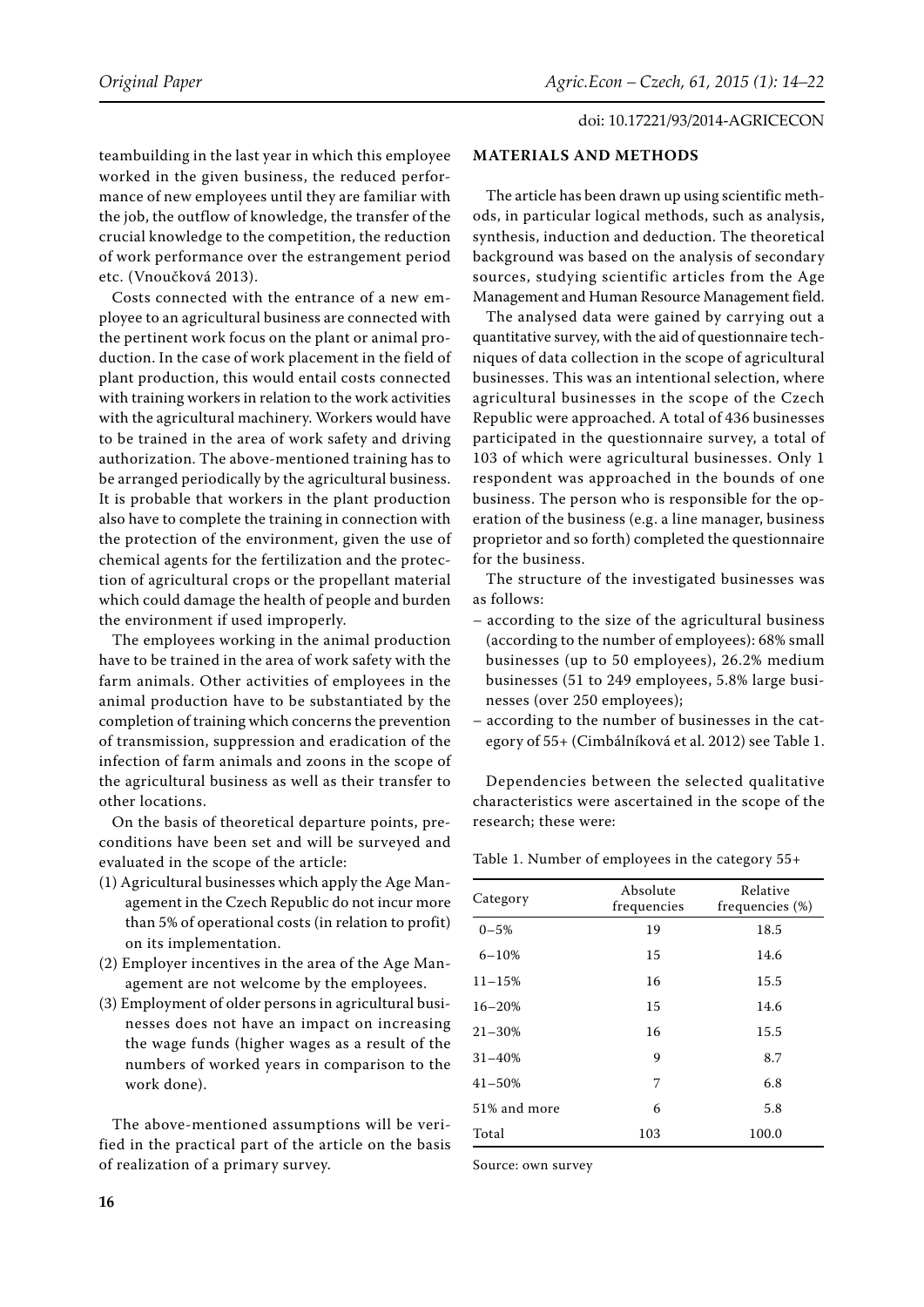- H01: Application of the Age Management does not depend on the size of the business.
- H02: Application of the Age Management does not depend on the number of employees in the 55+ category.

Primary data in area of the Age Management was evaluated using the tools of descriptive statistics. Within the frame of descriptive statistics, the following tools were used: the absolute and relative frequency, the non-parametric Chi-square test and the level of dependence were measured based on the Cramer's V. If the *p*-value calculated by means of the χ2 test (Pearson Chi-Square) was lower than the selected level of significance  $α = 0.05$ , the null hypothesis was rejected, a scale according to De Vaus (2002) was used. To evaluate the data, the IBM SPSS Statistics 21 and the MS Excel 2007 were used.

There are used the acronyms in the paper:  $AM =$ Age Management; CSO = Czech Statistical Office,  $P = precondition.$ 

# **RESULTS AND DISCUSSION**

The results of the quantitative survey are evaluated in the scope of the Results and Discussion chapter; costs for the AM are evaluated and the recommendations are proposed for agricultural businesses.

# **The current situation in Czech agrarian companies**

On the basis of results of the survey that was carried out, it can be asserted that a total of 24.3% of agricultural businesses support the AM principles. These are primarily small businesses of up to 50 employees (44%) and medium businesses (44%). The majority of agricultural businesses (75.7%), however, do not apply the AM. These are mostly businesses of up to 50 employees (84.3%); the situation is balanced in large agricultural businesses (50%). The dependence between the implementation of the AM activities and the number of employees in the 55+ category is shown in Table 2.

In agricultural businesses which currently apply the AM, the level of operational costs in relation to the profit they incur on the AM principles was ascertained. The situation varied in the scope of the investigated businesses. A total of 33.3% of busi-

nesses do not expend any funds on the AM. These are primarily small businesses (50%), followed by the medium businesses (38%). A total of 41.7% of businesses invest 2 to 5% of the profit (mostly small agricultural businesses – 60%); furthermore, 20.8% of the businesses circulate within the range of 6 to 10%, and only 4.2% of the businesses invest within the range of 11 to 20% on the AM (a medium business which employs 6 to 10 % of employees in the 55+ category). Businesses do not invest more than 20% of the profit into applying the AM.

In the scope of the survey in the monitored agricultural businesses, it was found that 88% of the businesses with the AM use stimulatory incentives by the employer to motivate the employees aged 55+. Likewise, the employees as such evaluate this area positively and perceive it motivationally in the scope of their work performance. Only 12% of the businesses are not currently using stimulatory instruments for the monitored employee category. It could be recommended that the businesses focus on the broader spectrum of stimulatory incentives which can be used at present. For instance, this concerns the area of healthcare, restructuring of work positions, the development of the work environment, the adaptation of the work organization (transferring workers to another, more suitable work position), the adaptation of the work program, e.g. the adjustment of the work environment or working hours, the work ergonomics (limitation of the physical burden of the employees), the development of the intergenerational cooperation – the intergenerational learning and, last but not least, the development of a personal strategy

Table 2. Contingency table in absolute frequencies

| Number of employees<br>in category $55+$ | Age management<br>implemented | Total |     |
|------------------------------------------|-------------------------------|-------|-----|
|                                          | yes                           | no    |     |
| $0 - 5%$                                 | 4                             | 15    | 19  |
| $6 - 10%$                                | 6                             | 9     | 15  |
| $11 - 15%$                               | 4                             | 12    | 16  |
| $16 - 20%$                               | 4                             | 11    | 15  |
| $21 - 30\%$                              | 3                             | 13    | 16  |
| $31 - 40%$                               | 4                             | 5     | 9   |
| $41 - 50%$                               | $\Omega$                      | 7     | 7   |
| 51% and more                             | 0                             | 6     | 6   |
| Total                                    | 25                            | 78    | 103 |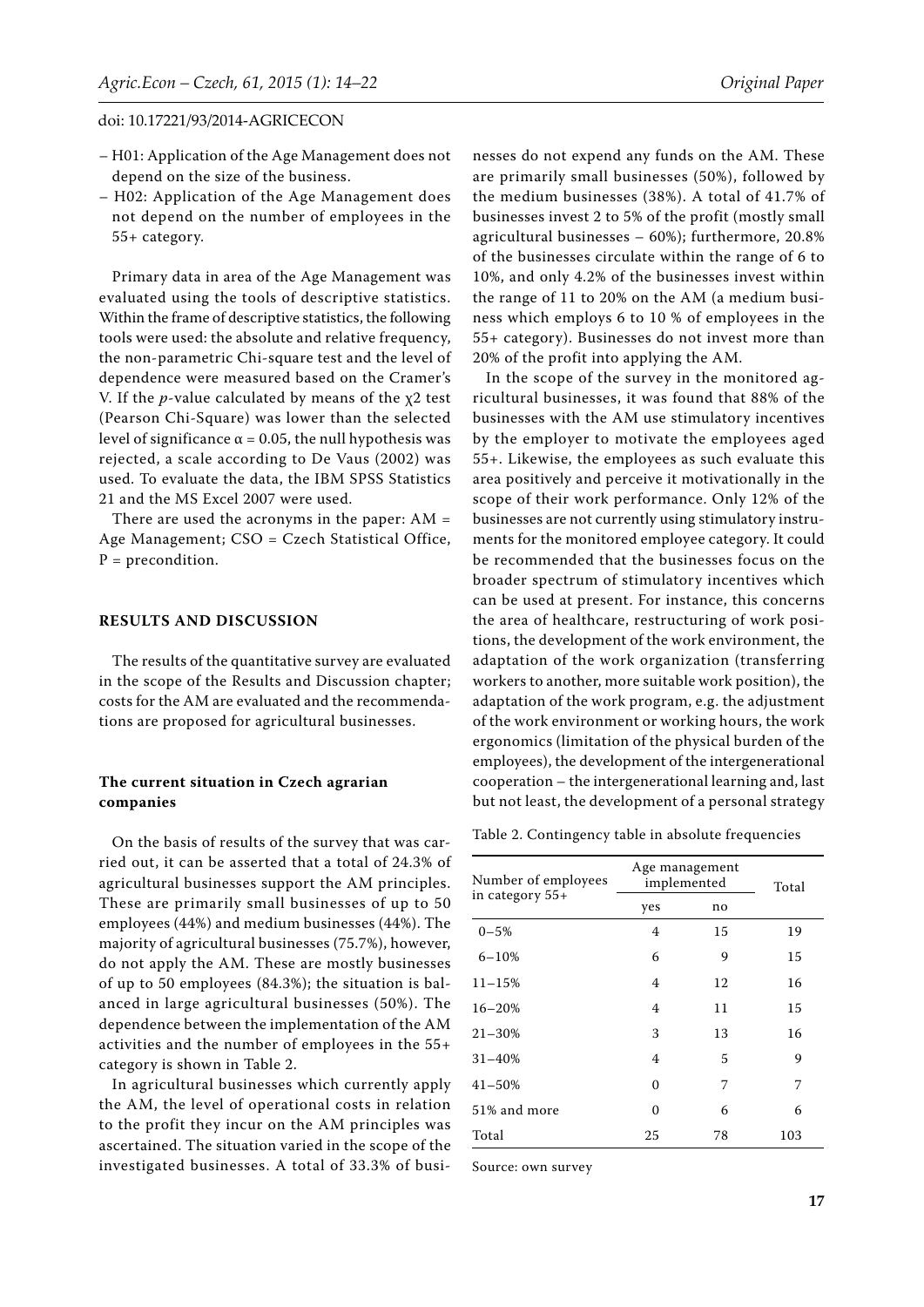| Size of<br>organization | Direct cost (CZK) |             |                |                 |       |
|-------------------------|-------------------|-------------|----------------|-----------------|-------|
|                         | $0 - 999$         | 1 000-5 000 | 5 001 - 10 000 | $10001 - 20000$ | total |
| Up to $50$              | $\Omega$          |             |                |                 | 11    |
| $51 - 249$              | 2                 | 3           | 4              |                 | 11    |
| 250 and over            |                   |             |                | 0               | 3     |
| Total                   | 3                 | 13          | 6              | 3               | 25    |

#### Table 3. Contingency table in absolute frequencies

Source: own survey

that takes into consideration the AM needs – planning the manpower structure with respect to the age diversity and the support of age-positive policies. Incentives are mostly used in small businesses (50%), followed by medium businesses (40.9%). These are mostly businesses employing 6 to 10% of employees in the 55+ category (22.7%), then the businesses employing 16 to 20% of employees in the 55+ category (18.1%) and the total of 31–40% employees in the 55+ category (18.1%).

The majority of the monitored businesses (76%) stated that employing older employees does not have an impact on increasing wage funds in the given business. The majority of businesses whose representatives stated this fact employ 51 to 249 employees (52.6%) and have between 6 to 10% employees in the 55+ category. Contrariwise, 66.7% of small businesses see this negative aspect in the costs. The majority of business representatives who were approached likewise stated that employing older employees does not influence the wage amounts with respect to the number of years worked in comparison to the work done. Only 24% of the representatives in an agricultural business stated that an increase in the wage funds occurs, which the company management does not, however, view as negative. In 33.3% of businesses (small businesses, employing up to 10% of employees in the 55+ category, are at issue), an increase in the wage funds by 2 to 5% occurs; an increase by 6 to 10% (small businesses) occurs in 16.7%; in another 16.7 percent, an increase by 11–20% (likewise among the small and medium businesses) occurs, and last but not least, in 33.3 percent, there is an increase by more than 21% (in large businesses employing up to 10% of employees in the 55+ category).

No high fluctuation has occurred in the surveyed businesses over the course of years, which is a positive finding. The level of fluctuation is around 5% interannually, which can be considered to be a natural level of fluctuation. The most frequent group of employees fluctuating to another field are young people in the 18–30 year category (54.4%). This situation is primarily connected with the adverse wage conditions which have been appearing in agriculture over a long period (CSO 2014). However, if the employees leave to other branches or retire, it is necessary to find and introduce a new employee to his/her work. This involves costs which the business has to incur on entrance courses and training the new employee. All direct costs involved in training a new employee to be capable of doing his/her work are at issue. The largest group of businesses (52%) expend between CZK 1000 and 5000 on training a new employee, followed by 24% of businesses which expend a total of CZK 5001 to 10 000 to train a worker. 12% of businesses expend over CZK 10 000 (a maximum of CZK 20 000 per worker, however), and contrariwise, the identical 12% do not expend any funds to train a new employee. The highest direct costs (over CZK 10 000) are incurred by the businesses which employ up to 10% of employees in the 55+ category. The dependence between the size of the business and direct costs incurred is illustrated in Table 3.

In the case of the amount of indirect costs which have to be incurred by a business to train a new employee in the event that an experienced employee leaves to another business or retires, the companies most frequently belong to the category of up to CZK

Table 4. Contingency table in absolute frequencies

| Size of<br>organization | Indirect costs (CZK) |                      |                      |       |  |
|-------------------------|----------------------|----------------------|----------------------|-------|--|
|                         | up to<br>50 000      | $50001 -$<br>100 000 | $100001-$<br>150 000 | total |  |
| Up to $50$              | 9                    | 2                    |                      | 11    |  |
| $51 - 249$              | 8                    | Ω                    | 3                    | 11    |  |
| 250 and over            | 1                    | 1                    | 1                    | 3     |  |
| Total                   | 18                   | 3                    |                      | 25    |  |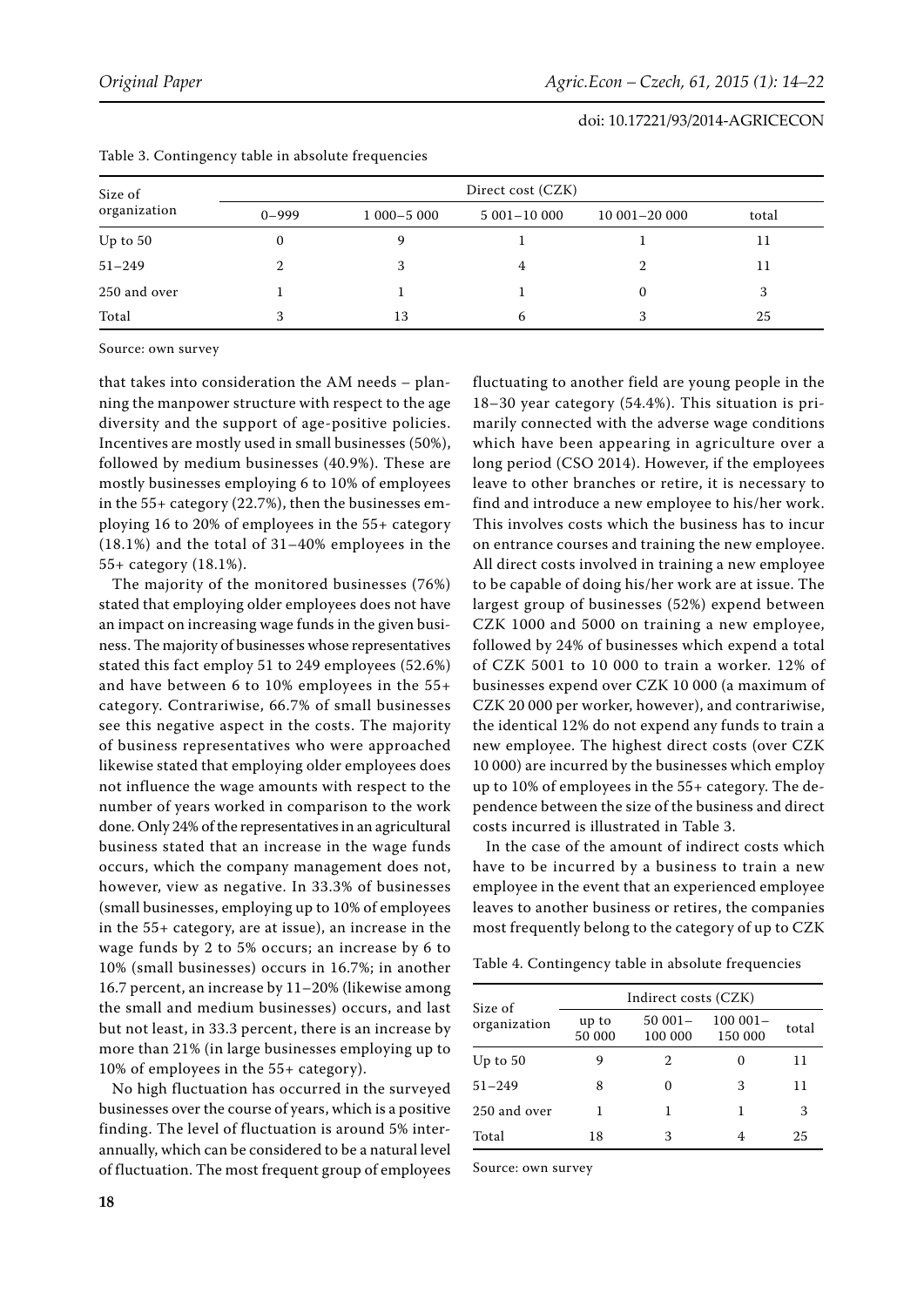50 000 per employee (72%). Indirect costs include the training and motivation programs and teambuilding in the last year this employee worked at the given business, as well as a reduced performance of new employees until they are familiar with the job, the outflow of knowledge and the transfer of crucial knowledge to the competition, and, last but not least, also the reduction of the work performance during the time until the employee really leaves the business. Generally, indirect costs are in the vicinity of amounts of CZK 50 000 to 100 000 in 12% of businesses, and in 16% of businesses it ranges between CZK 100 001 to 150 000 per employee. The dependence between the size of the business and direct costs incurred is illustrated in Table 4.

Over CZK 50 000 of indirect operational costs are incurred mostly by businesses employing 16 to 20% of employees in the 55+ category (66.7%). Indirect costs of over CZK 100 000 per employee pertain to businesses employing 31 to 40% of employees in the 55+ category.

On the basis of the results, it can be summarized that:

- P1: The majority of agricultural businesses which apply the Age Management in the Czech Republic (75%) do not incur more than 5% of operational costs (in relation to profit) on its implementation.
- P2: The employer incentives in the area of the Age Management are welcome by the employees in the majority of businesses and are viewed as motivational (88%).
- P3: Employing older employees in agricultural businesses has no impact on increasing the wage funds (76%).

Incorporating the Age Management into the enterprise presents a new modern management strategy in which not only the economic interests of the business, but also the demographic and social interests of the business are included. The promotion of the Age Management is grounded in the effective utilization of the working potential of employees of all age categories, on increasing their qualifications and skills. This leads to strengthening the employees' trust in the business, improving the communication within and outside the business, which can be observed in the relationship between applying the modern management strategies and the economic prosperity. This concept could be an asset for a positive bond between the stakeholders and strengthens trust in the business, and, last but not least, builds the employer's brand.

The increasing trust in the brand and image of the business is reflected in the competitive advantage and, among others, leads to strengthening the position in the sense of a high-quality employer, which has been confirmed by the research of Love and Singh (2011); Königová and Urbancová (2013). The exercised concept also contributes to increasing the company culture, to establishing the mutual trust in the employee-employer bond and limiting the frequent employee fluctuation, which has been confirmed by Vnoučková (2013) and Mohr et al. (2011). It can be summarized that the above-mentioned attributes can at present be understood as being inseparable from the activity of the business, and thanks to them, a significant influencing of activity in relation to business activity results.

At present, it can be asserted that the best business from the entire range of successful ones is the one which is attractive and active in caring for its employees and creating the best working and extra-work conditions, which is the focus of the Age Management and the Diversity Management. Business representatives are already becoming aware of the fact that the success of businesses largely depends on satisfied the employees. Such businesses react to the needs of the internal and external environment, they are transparent and adapt to changes also in the scope of the population demographic development. It can be asserted that the Age Management is an area with great prospects for the development of businesses of all sectors and sizes, which is confirmed also by Zacher's research (2013).

# **VERIFICATION OF THE RESULTS**

The following statistical hypotheses were verified in the scope of searching for the factors which could influence the application of the Age Management not only in agricultural businesses:

Table 5. Contingency table in absolute frequencies

| Size of<br>organization | Age Management application | Total |     |
|-------------------------|----------------------------|-------|-----|
|                         | yes                        | no    |     |
| Up to $50$              | 64                         | 173   | 237 |
| $51 - 249$              | 32                         | 77    | 109 |
| 250 and over            | 38                         | 52    | 90  |
| Total                   | 134                        | 302   | 436 |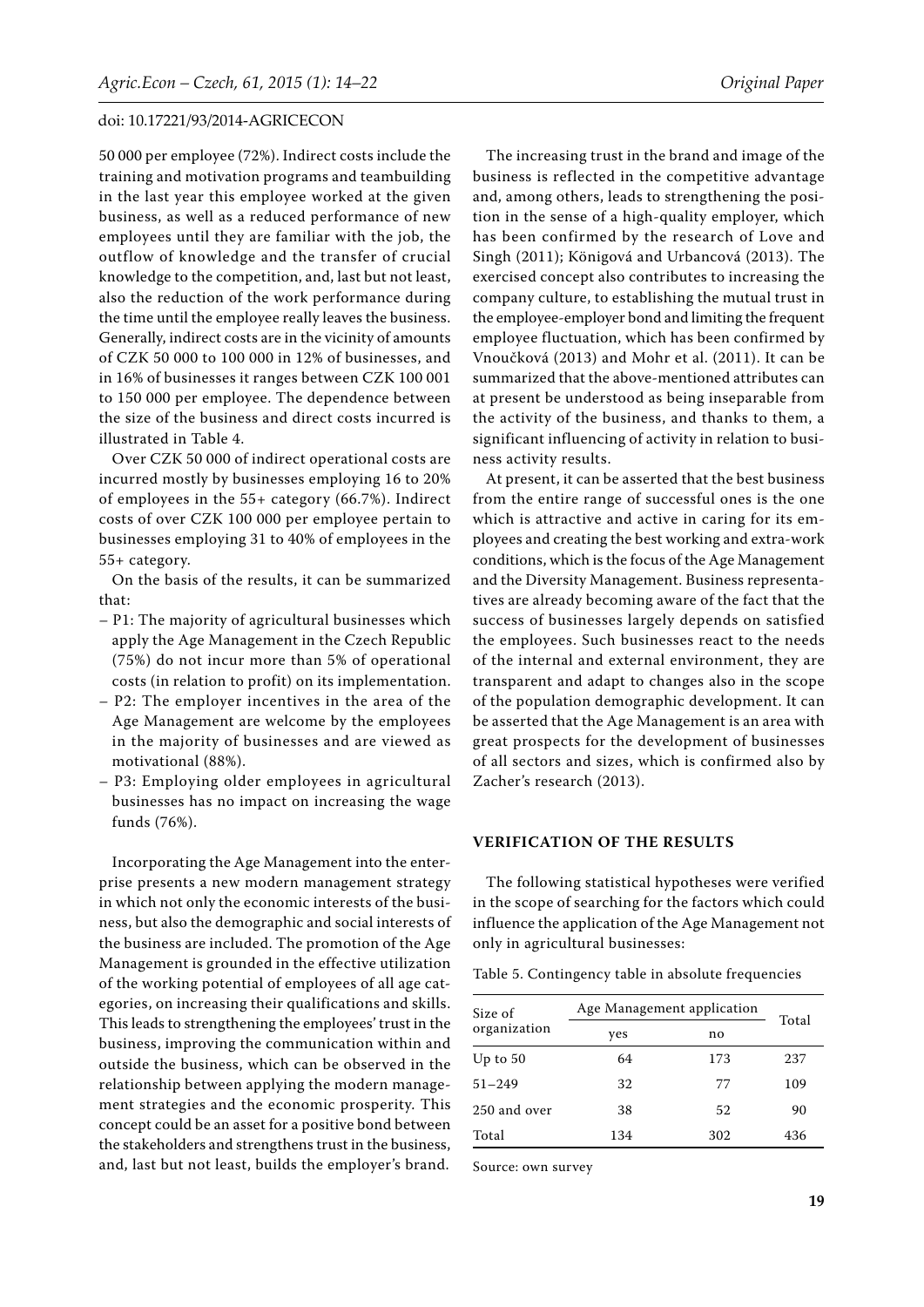| doi: 10.17221/93/2014-AGRICECON |  |
|---------------------------------|--|
|---------------------------------|--|

| Number of employees | Age Management<br>application |     | Total |
|---------------------|-------------------------------|-----|-------|
| in category $55+$   | yes                           | no  |       |
| $0 - 5%$            | 28                            | 100 | 128   |
| $6 - 10%$           | 26                            | 60  | 86    |
| $11 - 15%$          | 25                            | 40  | 65    |
| $16 - 20%$          | 19                            | 34  | 53    |
| $21 - 30%$          | 21                            | 32  | 53    |
| $31 - 40%$          | 10                            | 10  | 20    |
| 41% and more        | 5                             | 26  | 31    |
| Total               | 134                           | 302 | 436   |

Source: own survey

- (1) Application of the Age Management does not depend on the size of the agricultural business.
- (2) Application of the Age Management of businesses does not depend on the number of employees in the 55+ category.

Contingency tables which illustrate the number of the individual category combinations were compiled for both hypotheses (Tables 5 and 6).

On the basis of testing the dependencies between the selected qualitative indicators, where the p-value was 0.027 > 0.050, it can be asserted that the H01 was rejected and the strength of dependency is Cramer's  $V = 0.129$  (low).

On the basis of the above-mentioned, it can be said that the application of the Age Management in businesses depends on the size of the business.

The results show that the *p*-value was lower than 0.05  $(p = 0.015)$ , which is why the zero hypothesis (H02) can be rejected and an alternative hypothesis can be accepted. The application of the Age Management in agricultural businesses depends on the number of employees in the 55+ category. The strength of dependency is according to Cramer's *V* = 0.190 (low).

#### **DISCUSSION**

On the basis of results from the countries (e.g. Scandinavian countries such as Norway, Sweden, and Finland) which have long been devoting attention to the given problem, one can also draw the inspiration in the Czech Republic, which has a demographic character similar to that of Finland (CSO 2014), and

to follow the principles applied in these countries. It is clear that the information on the Age Management is presently spreading in the Czech Republic and its principles are being asserted in practice both locally and in the sectors; this cannot, however, be considered to be a systematic approach. Thanks to the National Action Plan for the support of positive ageing for the period of 2013–2017, it should be the goal of all businesses to concern themselves with these principles, regardless of the differences in the number of employees or the business sector.

The main recommendations are:

– to create a collective of workers with respect to the age diversity => the utilization of career planning and mentoring,

- to make the agricultural sector more attractive for young workers => e.g. in the form of promotion in agricultural businesses, the support of employees and their personal development,
- to stimulate the present generation of farmers => flexible forms of work (flexible length and content of work which will suit the rhythm of each worker), the management of changes,
- to appeal for a change in the approach of companies and all businesses to older workers and to support the inter-generational cooperation not only in the agricultural sector => the retirement strategy (business), the retirement plan (employee), arranging the continuity of knowledge (business, employee),
- to increase the awareness of business representatives that it is not a matter of the employee age (where there is a constant "young" collective trend), but of the knowledge and skills which the older generation has. In the area of agriculture, this group of older workers is absolutely indispensable according to the development of the numbers of those working in agriculture and their age structure (CSO 2014).

In the scope of businesses in the Czech Republic, including the agricultural sector, there is a prevalence of myths, according to Reibová (2012); among them, that this is not an acute, but a future problem; that older workers take work from the young people; that older people are unwilling to learn and work on themselves, and, last but not least, that older people do not belong to the young, dynamic collectives. The opposite is true, however, and this applies far more to the agricultural sector than in other economic areas. Reality, however, is such that the principles of the Age Management are mostly being focused on by the companies in the industrial sectors, e.g. the Škoda a.

## Table 6. Contingency table in absolute frequencies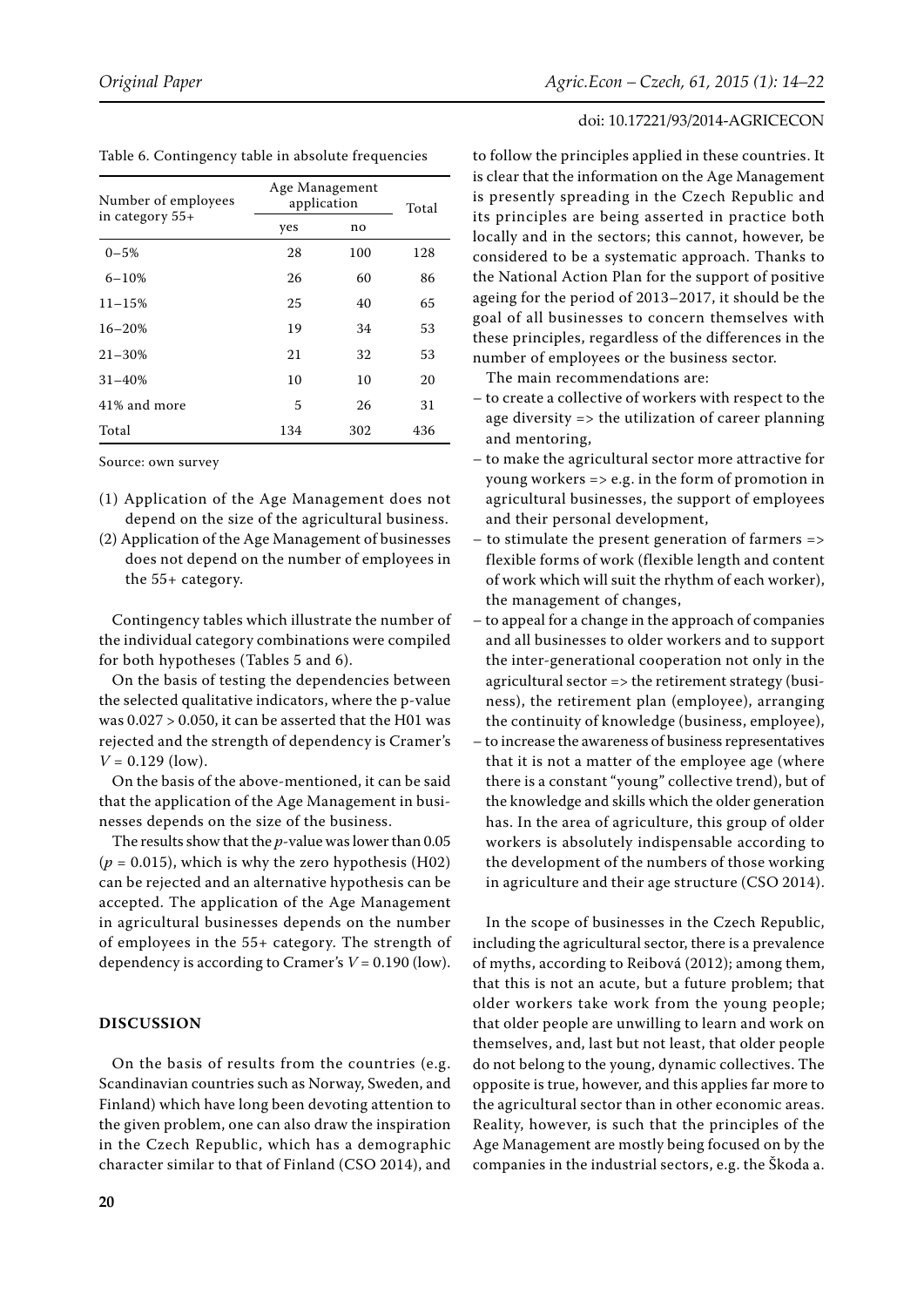s. or the Motorpal a. s. or the banking sector. In the scope of agriculture, mostly businesses which do not apply systematic principles of the Age Management are in question, although it can be asserted that they try to behave according to the principles.

The relatively narrow focus on the agriculture sector, which is very specific for the Czech Republic, can be considered to be beyond the limits of the article. As a result, the surveys will be repeated and the future research will also be broadened to all economic sectors according to the CZ-NACE, and the specific contributions of the Age Management (not only from the financial perspective), the benefits of which will continue to increase thanks to the demographic development (which Cimbálníková et al. 2012 also confirm), will likewise be ascertained.

# **CONCLUSION**

Certain prognoses on the demographic development have started to be confirmed; nevertheless, in the Czech Republic, the Age Management in the agricultural sector is still a relatively unknown concept both in its theoretical and practical form. The investigation results have shown that the majority of agricultural businesses (75.7%) do not apply the Age Management. If they do carry it out, it is usually small agricultural businesses that are at issue, which incur on average 6 to 10% of operational costs on this management. These are businesses which to a large extent (88%) utilize stimulatory incentives to motivate all categories of employees and are aware of the amount of direct costs (in average between CZK 1000 to 5000/1 employee in small businesses) and indirect costs (in average up to CZK 50 000/1 employee in small and medium businesses) which are connected with the training and departure of experienced workers. 76% of the monitored businesses stated that employing older employees does not have any impact on increasing the wage funds in the given business. It was found that applying the Age Management depends on the size of the business (*p*value =  $0.027$ , Cramer's  $V = 0.129$ , low dependency) and depends on the number of employees in the 55+ category ( $p$ -value = 0.015, Cramer's  $V = 0.190$ , low dependency).

Based on the results of the research, however, it can be asserted that the application of the Age Management principles will be indispensable in the future, which is confirmed also by Bejkovsky's research

(2012). This research shows that the advantages stem for businesses in the scope of the given problem and likewise shows that the proposed solutions need not entail a disproportionate financial burden for the business. The results show that some of the measures can be accomplished without any high financial costs.

The theoretical contribution of the article lies in the verification of the theoretical contributions of the Age Management in the agricultural sector stated in the professional literature in comparison with a the similar research on the given problem and its connection with the monitored characteristics (the agricultural sectors, size of the business according to employees) in the Czech business environment and proof of the relationship thereof.

The practical contribution of the article is a presentation of the cost level of businesses in agriculture when applying the Age Management and deducing recommendations for businesses which are not focusing on the problem at present.

# **Acknowledgement**

This contribution is a follow-up to the project of the University Internal Grant Agency (CIGA), number 20141002 – Human resource branding using of the new strategic trends in organizations in the Czech Republic and the project of the Internal Grant Agency (IGA), number 20141041 – Elaboration of forest stand recording methodology in the corporate accounting system for the needs of identifying financial and property position of forest management enterprises in the Czech Republic.

## **REFERENCES**

- Bejkovský J. (2012): Age management and its position in the Czech and Slovak organizations. In: 18th IBIMA Conference on Innovation and Sustainable Competitive Advantage: From Regional Development to World Economies, Istanbul, 4: 2212–2220.
- Čechura L. (2012): Technical efficiency and total factor productivity in Czech agriculture. Agriculture Economics – Czech, 58: 147–156.
- Čechura L. (2010): Estimation of technical efficiency in Czech agriculture with respect to firm heterogenity. Agricultural Economics – Czech, 56: 36–44.
- Cimbálníková L., Fukan J., Jokešová R., Lazarová B., Novotný P., Palán Z., Rabušicová M., Rajmonová M.,